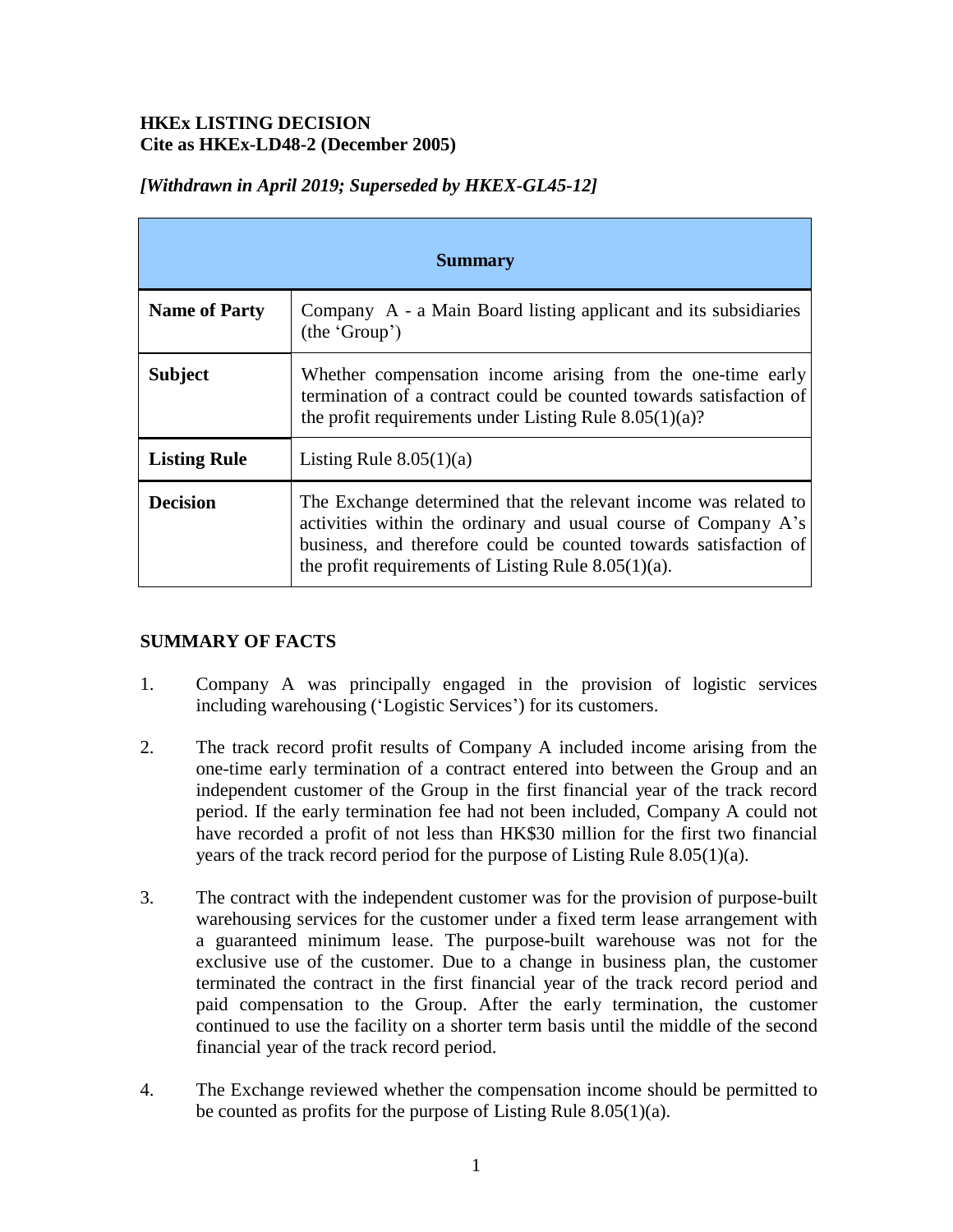- 5. The sponsor considered that the compensation income fell within the ordinary and usual course of business of the Group for the following reasons:
	- a. the compensation fee was calculated on the basis of the minimum guarantee fees over the remaining term of the contract. The minimum guarantee fees were intended to protect the Group's investment in the contract;
	- b. because of the dynamic business environment of the Group's business, early termination of contracts was not uncommon. It was demonstrated to the Exchange that during the track record period the Group had also received compensation for early termination of contracts by customers although no purpose-built facilities were involved in such cases; and
	- c. the reporting accountants of Company A confirmed that the compensation income was not considered to be an extraordinary item, and was regarded as part the ordinary course of business of the Group. Accordingly, the reporting accountants treated the compensation income as operating profit in the relevant audited financial statements in accordance with the Statements of Standard Accounting Practice issued by Hong Kong Institute of Certified Public Accountants.

## **THE ISSUE RAISED FOR CONSIDERATION**

4. Whether compensation income arising from the one-time early termination of a contract could be counted towards satisfaction of the profit requirements under Listing Rule  $8.05(1)(a)$ ?

## **APPLICABLE LISTING RULES OR PRINCIPLE**

5. Listing Rule 8.05(1)(a) states that:

to meet the profit test, a new applicant must have an adequate trading record of not less than three financial years during which the profit attributable to shareholders must, in respect of the most recent year, be not less than HK\$20,000,000 and, in respect of the two preceding years, be in aggregate not less than HK\$30,000,000. The profit mentioned above should exclude any income or loss of the issuer, or its group, generated by activities outside the ordinary and usual course of its business.

6. Listing Rule 4.11 states that 'the financial history of results and the balance sheet included in the accountants' report must normally be drawn up in conformity with